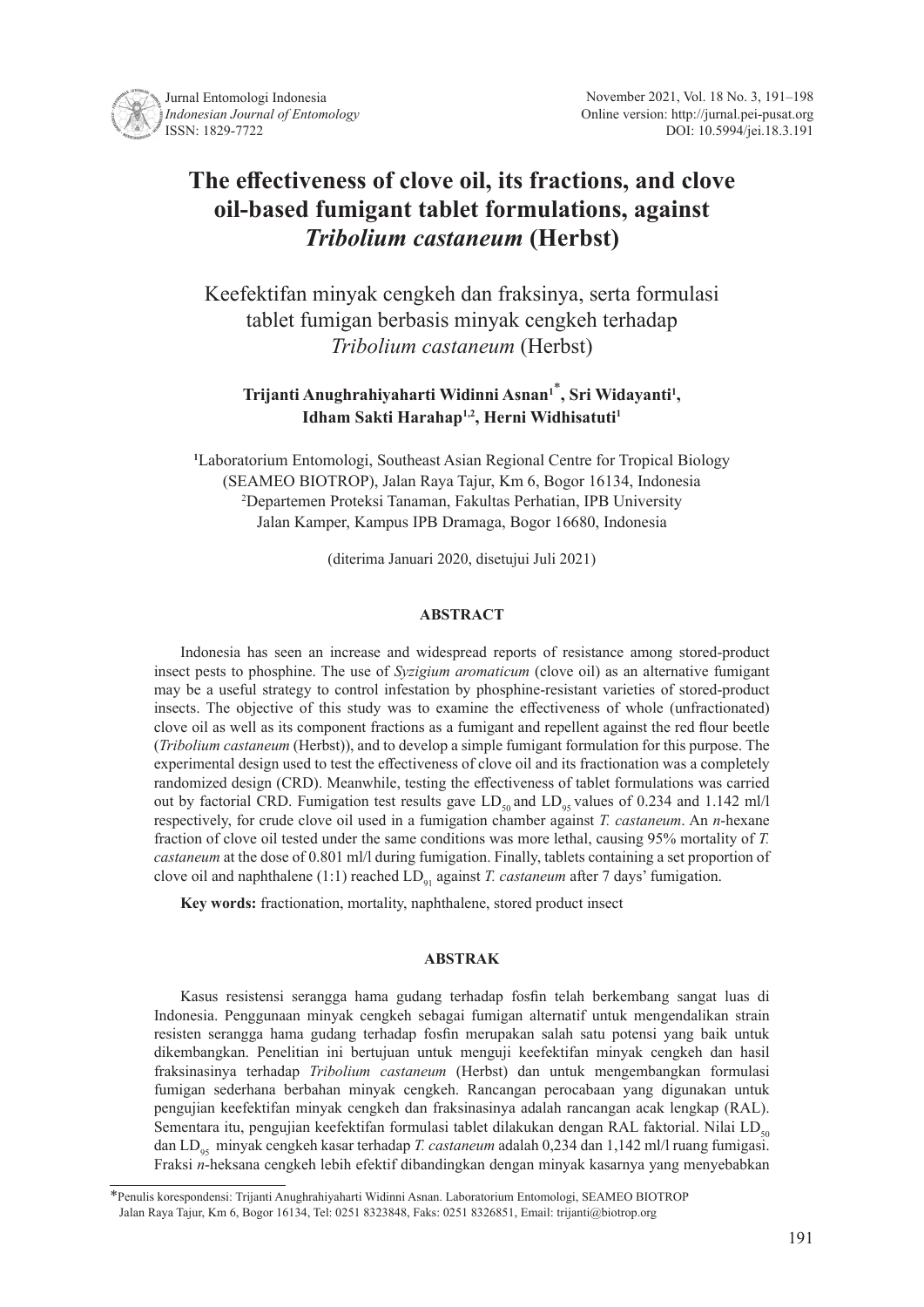95% mortalitas *T. castaneum* pada dosis 0,801 ml/l ruang fumigasi. Tablet minyak cengkeh yang mengandung campuran minyak cengkeh dan naftalen (1:1) menyebabkan 91% mortalitas terhadap *T. castaneum* dengan lama waktu fumigasi 7 hari.

**Kata kunci:** fraksinasi, mortalitas, naftalen, serangga hama gudang

#### **INTRODUCTION**

Quality of post-harvest handling and storage for durable agricultural commodities constitute a major ingredient of the food security of a nation. Insect pests pose the greatest threat to post-harvest stored grains and so undermine the ability to maintain necessary levels of food security. Postharvest losses caused by insect pests can reach 10–60% in countries where modern storage technologies are not yet fully adopted (Shaaya et al. 1997). The magnitude of stored product losses varies, depending on insect pest species, pest control method applied, duration of product storage, and the security of storage facilities against infestation.

Stored-product pests are most commonly controlled via fumigation. Since the ratification of the Montreal Protocol of 1992 on Substances that Deplete the Ozone Layer, the use of methyl bromide was banned, and phosphine has become the only option as a fumigant against insect pests of stored products. As a consequence, insect resistance to phosphine is now a global issue, causing pest control failures reported in many countries (Taylor 1989; Collins et al. 2002). New fumigants such as carbonyl sulphide (Desmarchelier 1994) and ethane dinitrile (Ryan et al. 2006) have been investigated as alternatives for food and non-food commodities. However, the potential for residues produced from fumigants containing sulfur is higher, so it is not safe to be applied to food commodities. Meanwhile, phosphine has been known as a fumigant whose residue is almost nonexistent in the applied commodity. The maximum residue of phosphine found in wheat only reached 0.046 ppm and the amount decreased to 0.006 ppm after aeration (Bruce et al. 1962). Therefore, phosphine is the only fumigant product that is safe for food and food products.

Essential oils represent a potential and less toxic alternative to phosphine as a fumigant. Plantbased oils have advantages over conventional fumigants including low mammalian toxicity, rapid degradation, and local availability. Many recent studies have proven that these substances composed of volatile complex compounds could be effective against various species of storedproduct insect pests (Mahmoudvand et al. 2011; Manzoomi et al. 2010; Rani 2012; Tunc et al. 2000). Indonesia is a tropical country with highly diverse and abundant plant species, some of which may contain essential oils that could serve as alternatives to conventional pesticides. It is important to research local plant sources and their potential effectiveness when used to produce fumigants for controlling stored-product insects.

Essential oils generally contain hundreds of different constituent chemicals, but certain components will be dominant and present in higher proportions (Rajendran & Sriranjini 2008). Analysis and chemical separation of essential oil compounds is needed to identify any active components, and these are more effective as pesticides when isolated and concentrated for that use (Kim & Ahn 2001). Identification of effective plant-based fumigants begins with a series of studies assessing the effectiveness of different essential oils as pesticides. This entails fractionation, analysis of chemical compounds, and development of essential oil formulations that can be used to control phosphine-resistant strains of stored product insects. In this research, an exploration of clove oil (*Syzigium aromaticum*), both crude and fractionated, was carried out to determine its toxicity to insect stored product pests. Previous studies have shown that fractionation of peppermint, cinnamon, and cardamom oils can increase their toxicity to *Tribolium castaneum* (Herbst) insects (Asnan et al. 2018).

A series of studies on exploration and development of formulation of essential oils as fumigants to control stored-product insects are needed to carry out to obtain alternative fumigant than can be used to control phosphine resistant strains of stored product insects. In addition, essential oil compounds that are proven effective against stored-product pests can be a model for new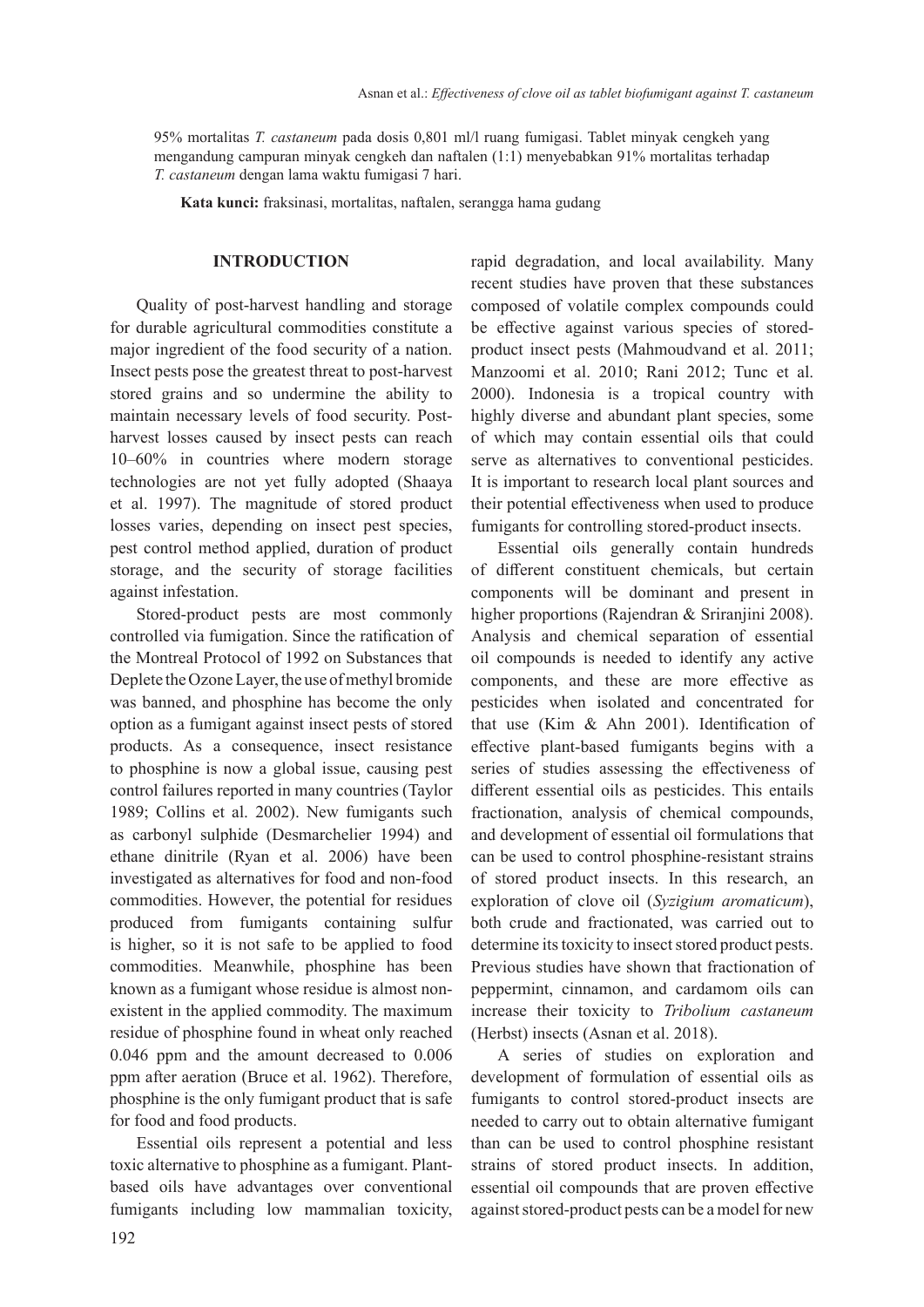synthetic fumigants that are more environmentally friendly with low mammalian toxicity. Although essential oil has the most promising properties as a biofumigant, problems related to their volatility must be resolved before being used as an alternative fumigant for pest management. Therefore, this research also developed a simple fumigant formulation with food-grade ingredients to ensure safety in the application and preparation of materials. It is hoped that this formulation can reduce oil evaporation and slow down the rate of degradation in the environment. The research related to essential oil-based biofumigant formulations has not been widely carried out in Indonesia. The objective of this study was to examine the effectiveness of clove oil (*S. aromaticum*) and its fractions against *T. castaneum* and to develop a simple fumigant formulation composed of any effective fractions.

## **MATERIAL AND METHODS**

#### **Preparation of insects test**

Insect mass rearing was conducted at the Entomology Laboratory, Southeast Asian Regional Centre for Tropical Biology (SEAMEO BIOTROP), Bogor by placing 500 adult *T. castaneum* individuals into a glass jar containing rice bran as feed. After two weeks, all adults were removed, leaving behind the bran feed and *T*. *castaneum* eggs. The jar was incubated for 4 weeks. The F1 generation adults emerged at age 7–14 days for use as test insects.

#### **Fumigant toxicity of clove oil**

The clove (*S. aromaticum*) oil used in this research was purchased as pure oil from Lansida Group, Yogyakarta, Indonesia. The toxicity of its oil was tested in 2 steps: a preliminary and then an advanced study (bioassay). The concentrations of clove oil used for the preliminary study were 5%, 10%, and 15% (v/v), diluted in acetone. 0.5 ml of each sample/concentration was placed onto a piece of 9 mm thick of Whatman filter paper glued to the inside of a petri dish lid, then air-dried for 2 minutes. As a control, identical filter papers were dripped with acetone only. 20 test insects were put into petri dish and covered with gauze

before closing them inside using the treated petri dish lids. This prevented direct contact between the test insects and the filter paper on the inner lid (Figure 1). The petri dishes were then sealed with plasticine to prevent gas leakage. Insect mortality rates were observed at 72 hours after treatment. These treatments were replicated 5 times. The results of this preliminary study were used to identify five concentration levels with the highest mortality rates, appropriate for an advanced bioassay. Concentrations demonstrated by the preliminary results to cause test insect mortality ranged between 50% and 95%. The bioassay for advanced testing replicated the methods of the preliminary test, with treatments repeated 5 times for each of the concentration levels selected for further study. The experimental design used in this study is completely randomized experimental design.

# **Fractionation of clove oil and bioassay of its fractions against** *T. castaneum*

Clove oil was subjected to multilevel fractionation using 3 solvents of different polarity: water-methanol (polar), ethyl acetate (semi-polar), and *n*-hexane (non-polar). 50 ml of clove essential oil was poured into a separatory funnel, with 15 ml *n*-hexane then added, followed by gradual partitioning using 15 ml water-methanol (7:3). This mixture was then shaken and allowed to settle until two separate layers of liquid formed. Each of the two layers was collected separately to obtain *n*-hexane and methanol fractions.

The methanol fraction was further partitioned via the gradual addition of 15 ml ethyl acetate, shaken again to create a mixture that would also yield 2 layers, consisting of methanol and ethyl acetate fractions. The three fractions ultimately obtained (*n*-hexane, methanol, ethyl acetate) were then concentrated using a rotary vacuum evaporator. The resulting concentrated fractions were tested for toxicity against *T. castaneum* using the same method with the toxicity test for the crude clove oil.

#### **GC-MS analysis**

GC-MS analysis was conducted to identify the chemical composition of the *n*-hexane fraction of clove oil. The GC conditions were as follows: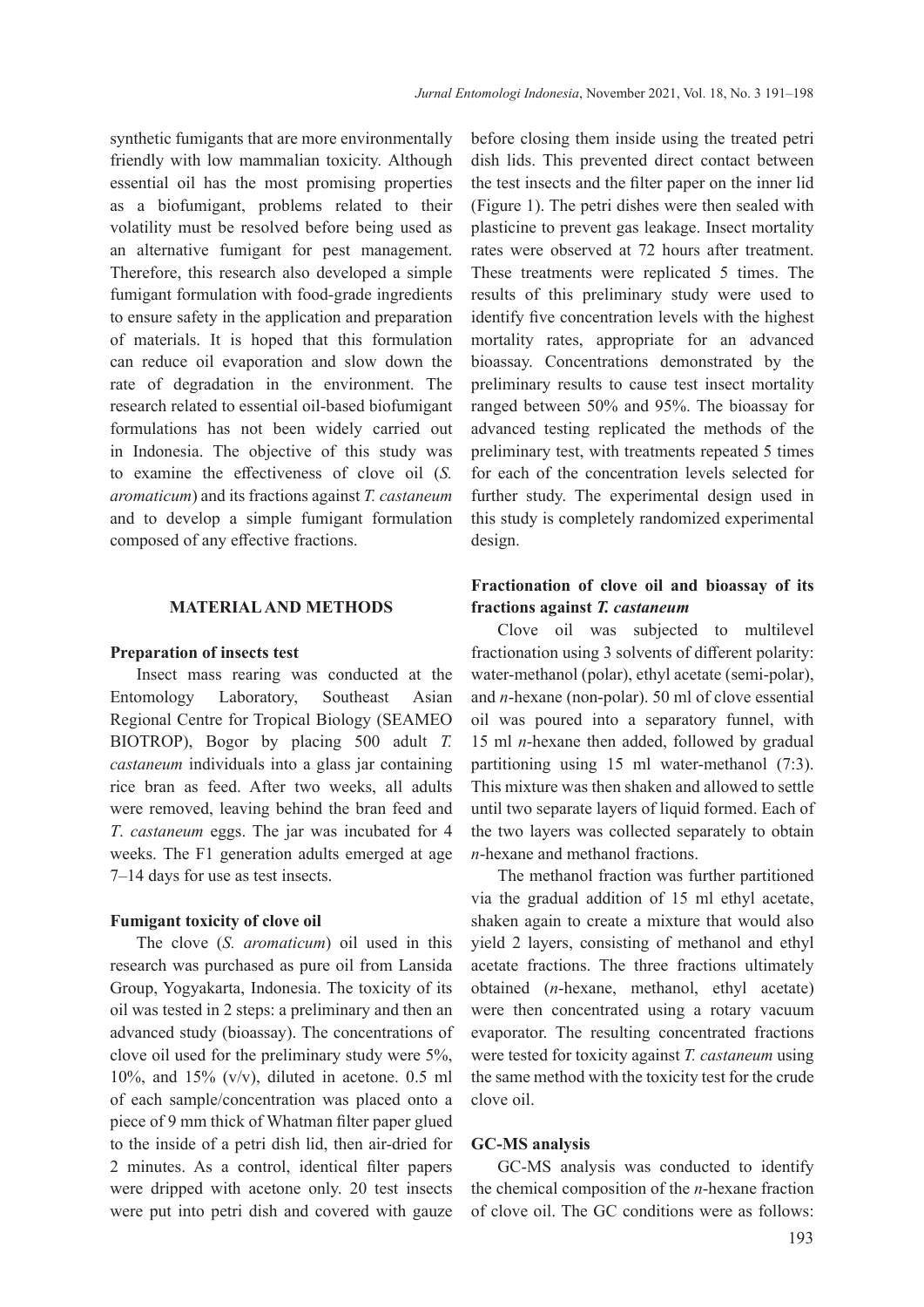sample volume injected: 0.2 µl; helium carrier gas flow rate 3 ml/min at 10.523 psi pressure; injection and detector temperature  $250$  °C held for 8 minutes. The Library Wiley 9 standard massspectrum data bank was used for reference to identify any compound.

#### **Tablet preparation and bioassay**

We prepared tablets using a formulation containing the *n*-hexane fraction of clove oil created earlier, naphthalene, and Tween 80. 25 ml of the *n*-hexane fraction was emulsified using 50 ml Tween 80, with the mixture stirred or shaken until homogeny. The process was repeated with naphthalene instead of the *n*-hexane fraction, creating emulsified naphthalene. Tween 80 was used in both cases in order to facilitate mixture homogeny and fixation into 10 g talcum tablets. Four kinds of talcum tablets were prepared using a manual tablet printer. They contained the following proportions of active ingredients;

- a. 3 ml of clove oil *n*-hexane fraction emulsion;
- b. 3 ml of naphthalene emulsion;
- c. 1.5 ml clove oil *n*-hexane fraction emulsion + 1.5 ml naphthalene emulsion;
- d. 2 ml clove oil *n*-hexane fraction emulsion + 1.0 ml naphthalene emulsion.

The 4 types of essential oil fumigant tablets were then placed inside tea filter bags for testing against *T. castaneum* (Figure 2A). The bioassay of the tablets included 2 variables: (1) tablet composition (4 types described above) and (2) exposure time (3, 5, and 7 days). Each tablet type was subjected to all three exposure periods, and each treatment was repeated 5 times.



Figure 1. Petri dishes used as fumigation chambers (red rings are plasticine used to seal petri dishes cup to prevent gas leakeage).

For each treatment, the protocol began with a 2-liter glass jar containing 40 g or plain uncooked rice. Twenty (20) *T. castaneum* adult insects were then introduced into the jar and a wire mesh platform placed so that it stood 10 cm above the insects and rice. Fumigant tablets were placed on the wire platform and the jars were sealed closed using plasticine to make the lid gastight. This procedure was carried out for treatments with exposure times of 3, 5, and 7, so that there were 3 treatment series based on the length of exposure time and 5 replications for each treatment. The experimental design used in this study is factorial completely randomized design with the first factor was the composition of the fumigant tablet and the second factor was fumigant exposure time. Mortality of test insects was observed at the ends of exposure time which are 3, 5, and 7 days.

#### **Data analysis**

 This study used insect mortality as its sole parameter of pesticide effectiveness. Mortality data were processed using probit analysis with POLO-PC software (LeOra Software 1987), and Microsoft Excel 2007, and all data were analyzed using SAS 9.2. A comparison of mean mortality rates between the treatments was conducted with Duncan multiple range tests ( $\alpha$  = 0.5).

#### **RESULTS**

#### **Fumigant toxicity of clove oil**

The effectiveness of clove oil at concentrations ranging from 5–25% was tested. Clove oil at 5%



**Figure 2.** Clove oil-based fumigant tablets (A). Treatment of fumigant tablets in a 2-liter fumigation chamber (B).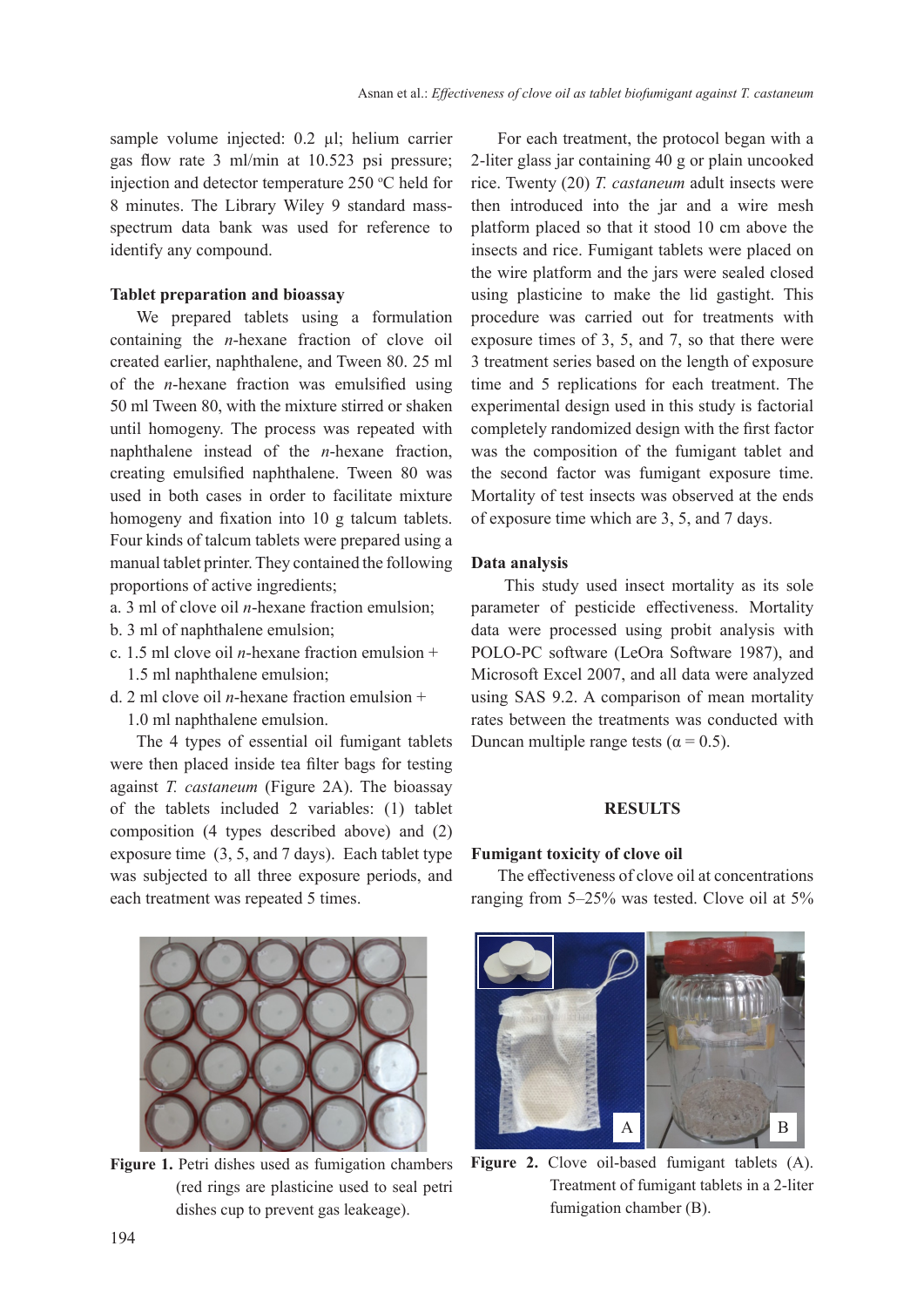(equivalent to 0.25 ml/l of air) and 25% (equivalent to 1.25 ml/l of air) caused 54% and 98% mortality of insect, respectively, after 72 hours treatment (Table 1). The  $LC_{50}$  and  $LC_{95}$  values of the clove oil at 5% and 25% concentration were 4.68%  $(\pm 0.25)$ ml/l air) and  $22.83\%$  ( $\pm$ 1.1 ml/l air), respectively.

# **Fractionation of clove oil and chemical composition of clove oil** *n***-hexane fraction**

Our process of fractionation of clove oil resulted in 4 ml ethyl acetate fraction and 95 ml of *n*-hexane fraction. Any methanol fraction was discarded. The *n*-hexane and ethyl acetate fractions were yellowish-orange. Analysis of the chemical composition of the *n*-hexane fraction of clove oil using GC-MS is shown in Figure 3. The chromatogram indicates that the *n*-hexane fraction contained two dominant compounds at the retention times 8.363 and 9.645 minutes: eugenol (76.54%) and beta-caryophyllene (19.56%). Three other components found at retention times 5.242, 8.662, and 10.329 minutes were less dominant with concentrations of less than 4%. Those less dominant compounds were methyl salicylate (0.98%),  $\alpha$ -copaen (0.67%), and  $\alpha$ -humulene  $(2.26\%)$ .

# **Effectiveness of clove oil** *n***-hexane fraction against** *T. castaneum*

The *n*-hexane fraction was then tested for its effectiveness as a fumigant against *T. castaneum*  at concentrations of 3%, 6%, 9%, 12%, and 15%. The  $LD_{50}$  and  $LD_{95}$  values of the *n*-hexane fraction of clove oil against *T. castaneum* was 0.185 ml/l fumigation chamber and 0.801 ml/l fumigation chamber, respectively. The regression equation was  $y = -1.457 + 2.567x$  and the  $R^2$  value was 0.9028. This value indicates that 90.28% of the

**Table 1.** Mortality for *Tribolium castaneum* adults treated with clove essential oil

| Concentration | Dose<br>m!/ air)         | <i>T. castaneum</i> mortality $\pm$ SD <sup>a</sup> (%) |  |
|---------------|--------------------------|---------------------------------------------------------|--|
| $(\% , v/v)$  |                          | $72$ HAT <sup>b</sup>                                   |  |
| Control       | $\overline{\phantom{a}}$ | $0.00 \pm 0.00$ d                                       |  |
|               | 0.25                     | $54.00 \pm 10.84$ c                                     |  |
| 10            | 0.5                      | $80.00 \pm 5.00$ b                                      |  |
| 15            | 0.75                     | $82.00 \pm 5.70$ b                                      |  |
| 20            |                          | $95.00 \pm 5.00$ a                                      |  |
| 25            | 1.25                     | $98.00 \pm 4.47$ a                                      |  |

<sup>a</sup>SD: standard deviation; <sup>b</sup>HAT: hours after treatment.



**Figure 3.** Chromatogram *n*-hexane fraction of clove oil. 1: methyl salicylate (0.98%); 2: eugenol (76.54%); 3: α-copaen (0.67%); 4: beta-caryophyllene (19.56%); 5: α.-humulene (2.26%).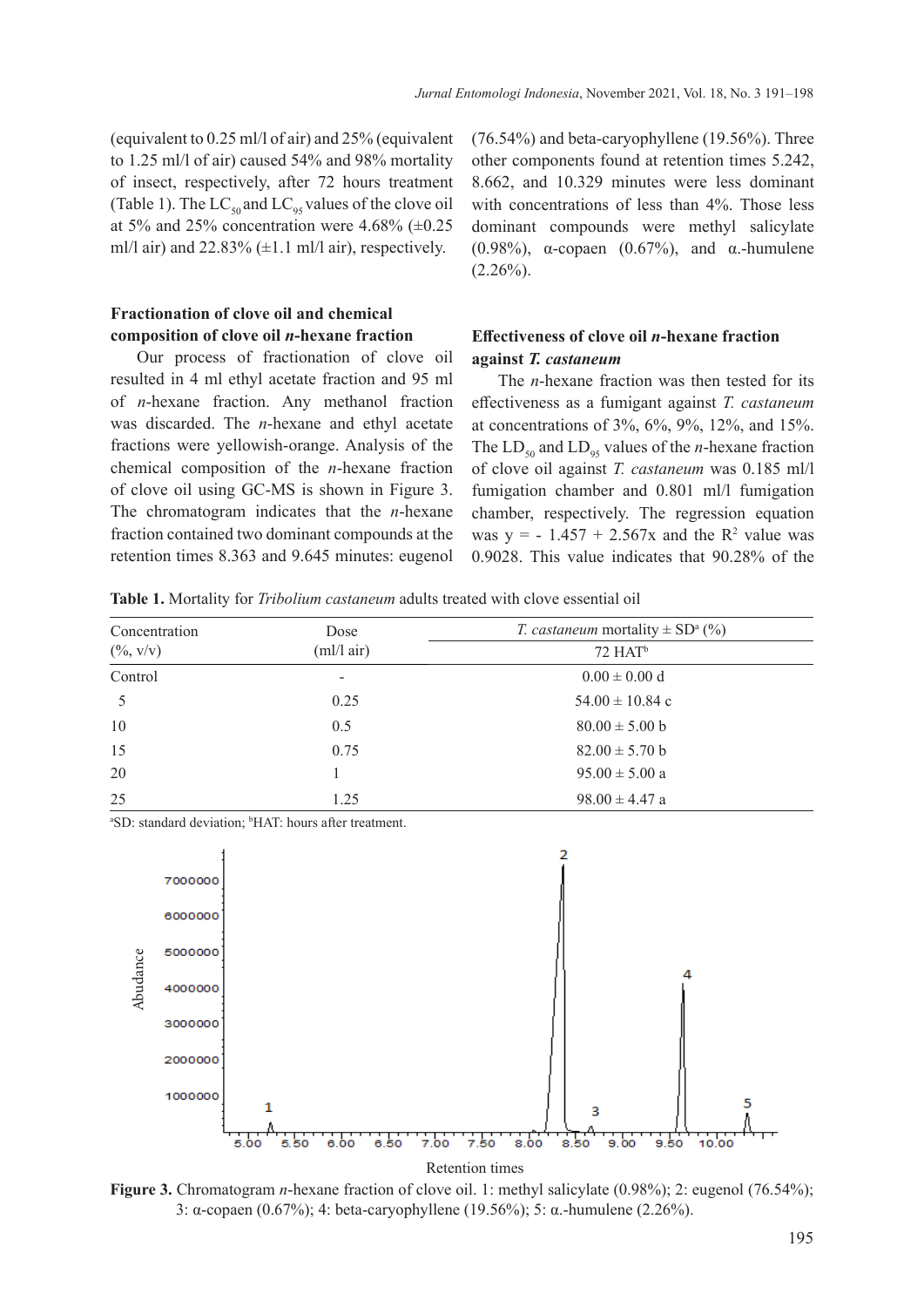mortality of *T. castaneum* can be attributed to the treatment at the doses tested.

#### **Clove oil-based fumigant tablet and bioassay**

The effectiveness of clove oil-based fumigant tablets against *T. castaneum* was tested using several different treatments (different tablet compositions and different exposure time). The results of the bioassays are presented in Table 2. *T. castaneum* mortality is lowest (never exceeding 50% for any exposure time) for treatment I using tablets containing clove oil only. By contrast, *T. castaneum* mortality for treatments II, III, and IV reached more than 70% at 7 days exposure time. It appears the addition of naphthalene to the tablet formulation increases the effectiveness of clove oil against *T. castaneum*. The 1:1 mixture of clove oil and naphthalene (treatment III) resulted in 91% mortality of *T. castaneum* after 7 days of fumigant exposure. This result is not significantly different from that obtained using fumigant tablets containing naphthalene only, at the same exposure duration. In this case, the length of exposure affects the death of the test insects. The longer the exposure time applied caused the higher the mortality occurred. It is because the insects inhale and are exposed to more toxic gases during the exposure time.

#### **DISCUSSIONS**

Clove oil is widely used and well known for its medicinal properties as an antiseptic and also analgesic (Abo-El-Saad 2011). In addition, the biological activity of clove oil has been investigated for agricultural use to control various insect pests. Clove oil has been shown to be effective when used to suppress progeny development of *T. castaneum* and *Sitophilus zeamais* Motsch with isoeugenol (Ho et al. 1994). Our present research results demonstrate that clove oil is an effective pesticide against *T. castaneum* and shows promise for development as an alternative fumigant to commercial products. We also find that fractionation can increase the toxicity of clove oil against *T. castaneum*. The *n*-hexane fraction of clove oil was 1.4 times more toxic than crude oil (non-fractionated) as shown by their compared  $LD_{95}$  values. Non-fractionated clove oil, in a concentration of 15% (equal to the dose of 0.75 ml/l fumigation chamber) only caused 82% mortality, while the same dose of the *n*-hexane fraction caused 100% mortality.

We also find that unfractionated clove essential oil is comprised of many diverse chemical components, such that subsidiary compounds will affect the performance of the primary active component by dilution or adulteration of the intended effect. Fractionation illustrates the difference in amount of *n*-hexane and ethyl acetate fractions obtained. This aligns with an assumption that most of the chemical compounds in clove oil are non-polar, and will bind to non-polar solvent (*n*-hexane) resulting in a greater amount of fraction than from the binding of the minority chemical compounds to semi-polar (ethyl acetate) and polar (methanol) solvents.

Clove oil contain 18 chemical compounds: 2-heptanone (0.04%), α-pinene (0.01%), *p*-cymene (<0.01%), limonene+1.8 cineole (0.01%), 2-heptyl acetate  $(0.04\%)$ , (E)-β-ocimene  $(0.33\%)$ , 2-nonanone  $(0.02\%)$ , linalool  $(0.01\%)$ , methyl salicylate (0.07%), *p*-llyl phenol (0.19%), eugenol (87.00%), α-copaene (0.10%), β-caryophyllene (3.56%),  $\alpha$ -humulene (0.40%),  $\Delta$ -cadinene

**Table 2.** Mortality of *Tribolium castaneum* treated with clove oil-based fumigant tablet

| Treatments <sup>a</sup> | Mortality after fumigation (%) atdays |                |                 |  |
|-------------------------|---------------------------------------|----------------|-----------------|--|
|                         |                                       |                |                 |  |
| Control                 | 0 <sub>b</sub>                        | 0 <sub>d</sub> | 4 d             |  |
|                         | 0 <sub>b</sub>                        | 2 d            | 50c             |  |
| $_{\rm II}$             | 53 a                                  | 99 a           | 100a            |  |
| III                     | 49 a                                  | 78 b           | 91 ab           |  |
| IV                      | 9 b                                   | 44 c           | 73 <sub>b</sub> |  |

<sup>a</sup>Treatment with different composition of essential oils and naphthalene (essential oil:naphthalene), I= 3:0, II= 0:3, III= 1:1, IV: 2:1.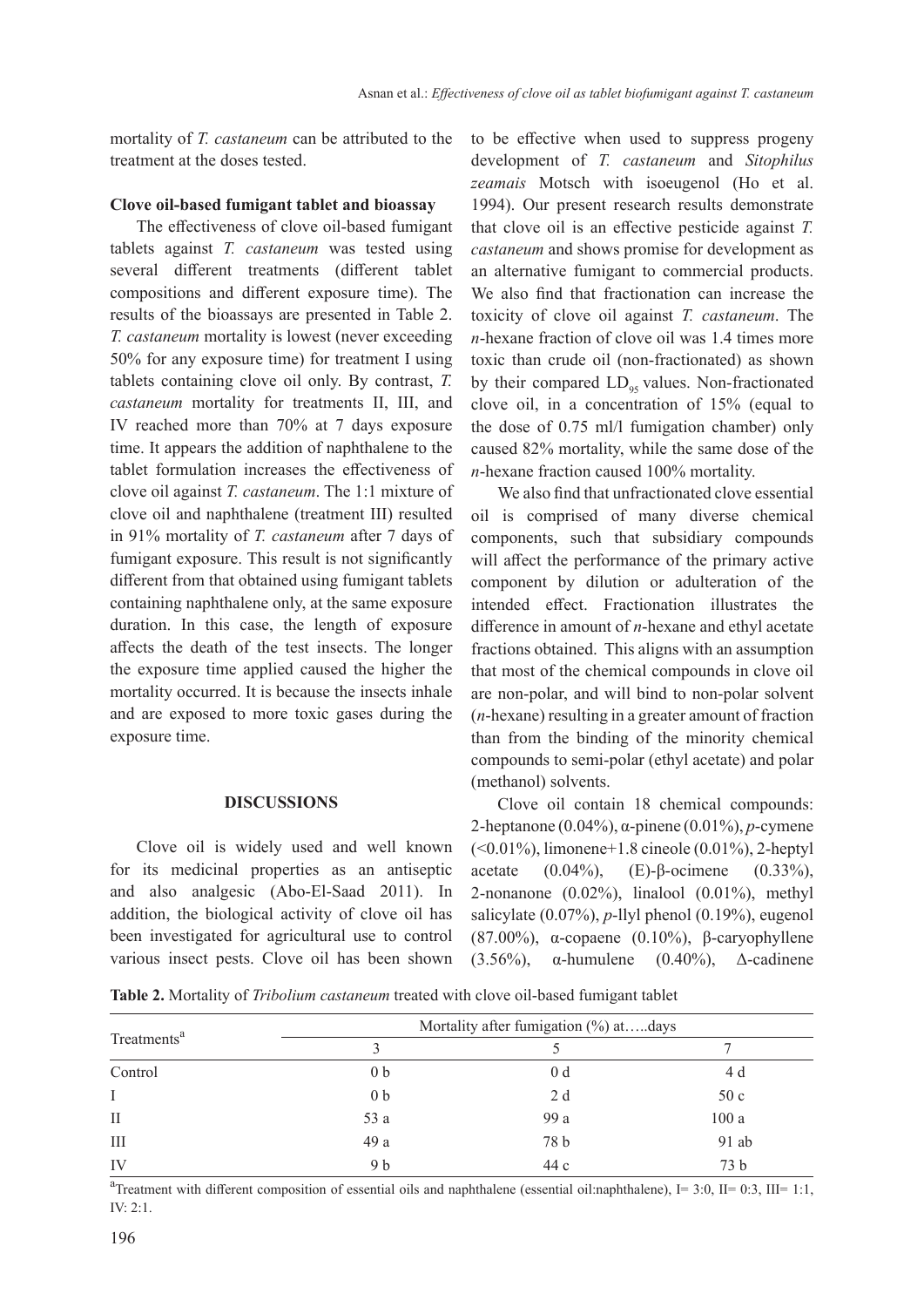(0.04%), eugenyl acetate (8.01%), caryophyllene oxide  $(0.10\%)$ , and  $2(12)$ , 6(13)-caryophyllendien-5-ol (0.02%) (Alma et al. 2007). The chemical components of the *n*-hexane fraction of clove oil that are toxic to *T. castaneum* and have general insecticidal effects are eugenol and betacarryiophyllene. We found a single dominant compound in the *n*-hexane fraction of clove oil (eugenil acetate) but we did not find that compound in our GC-MS results. Eugenil acetate is known to be the dominant chemical compound in cloves generally, and its concentration determines the quality of clove oil (Alma et al. 2007). The content of eugenil acetate in clove oil ranges between 8.01*–*12.43% (Alma et al. 2007; Nassar et al. 2007; Prianto et al. 2013). Our results indicate nonetheless that the levels of this dominant chemical component in clove essential oil neither determined its toxicity level, nor increased its effectiveness.

Conversely, naphthalene—on its own or as an addition to other treatements-- significantly impacted *T. castaneum* mortality. This was illustrated by mortality results of 100% for all tablet treatments containing. Similar findings were reported by Damayanti et al. (2013), where mortality of *Rhyzopertha dominica* (Fabricius) treated with fumigant tablets containing a mixture of neem oil and naphthalene was slightly higher than when treated with neem oil only. Aside from the composition of the tablets, exposure time also affected the level of mortality of *T. castaneum*. The longer the exposure time applied caused the higher the mortality occurred.

## **CONCLUSIONS**

Clove oil has potential for development as an alternative fumigant to phosphine or other commonly used pesticides, and fractionation of clove oil can increase its toxicity against *T. castaneum*. In our study, the  $LD_{50}$  and  $LD_{95}$  values of crude clove oil against. *T. castaneum* were 0.234 and 1.142 ml/l fumigation chamber, respectively. The *n*-hexane fraction of clove oil was 1.4 times more toxic than its crude one (non-fractionated) based on a comparison of their  $LC_{95}$  values.  $LD_{50}$ and  $LD_{.95}$  values for the *n*-hexane fraction of clove

oil against *T. castaneum* were 0.185 and 0.801 ml/l fumigation chamber, respectively. The primary components found in the *n*-hexane fraction of clove oil were eugenol and beta-caryophyllene. Clove oil tablets containing a mixture of clove oil and naphthalene (1:1) caused 91% mortality at 7 days' fumigation against *T. castaneum*.

#### **ACKNOWLEDGEMENTS**

This research was supported by Ministry of Education and Culture, Indonesia and Southeast Asian Regional Centre for Tropical Biology (SEAMEO BIOTROP). We thank our colleagues from Entomology Laboratory, SEAMEO BIOTROP who provided insight and expertise that greatly assisted the research.

#### **REFERENCES**

- Asnan TAW, Harahap IS, Widayanti S, Widhiastuti H. 2018. Toksisitas tiga jenis minyak atsiri dan fraksinasinya terhadap *Tribolium castaneum*  Herbst. (Coleoptera: Tenebrionidae). In: Herlinda S et al. (Ed.), *Prosiding Seminar Nasional PEI Cabang Palembang 2018, (Palembang, 12–13 July 2018).* pp. 425*–*436. Palembang: PEI.
- Abo-El-Saad MM, Al Ajlan AM, Al-Eid MA, Bou-Khowh IA. 2011. Repellent and fumigant effects of essential oil from clove buds *Syzygium aromaticum* L. against *Tribolium castaneum*  (Herbest) (Coleoptera: Tenebrionidae) *Jounal of Agricultural Science and Technology* A 1 (2011):613*–*620.
- Alma MH, Ertas M, Nitz S, Kollmannsberger H*.*  2007. Chemical compound and content of essential oil from the bud of cultivated Turkish clove (*Syzigium aromaticum* L.) *Journal Biology Resources* 2:265–269. doi: https://doi. org/10.15376/biores.2.2.265-269.
- Bruce RB, Robbins AJ, Tuft TO. 1962. Fumigant residues, phosphine residues from phostoxintreated grain*. Journal of Agricultural and Food Chemistry* 10:18–21. doi: ttps://doi.org/10.1021/ jf60119a006.
- Collins PJ, Daglish GJ, Bengston M, Lambkin TM, Pavic H. 2002. Genetics of resistance to phospine in *Rhyzoperta dominica* (Coleoptera: Bostrichidae). *Journal Economic Entomology*